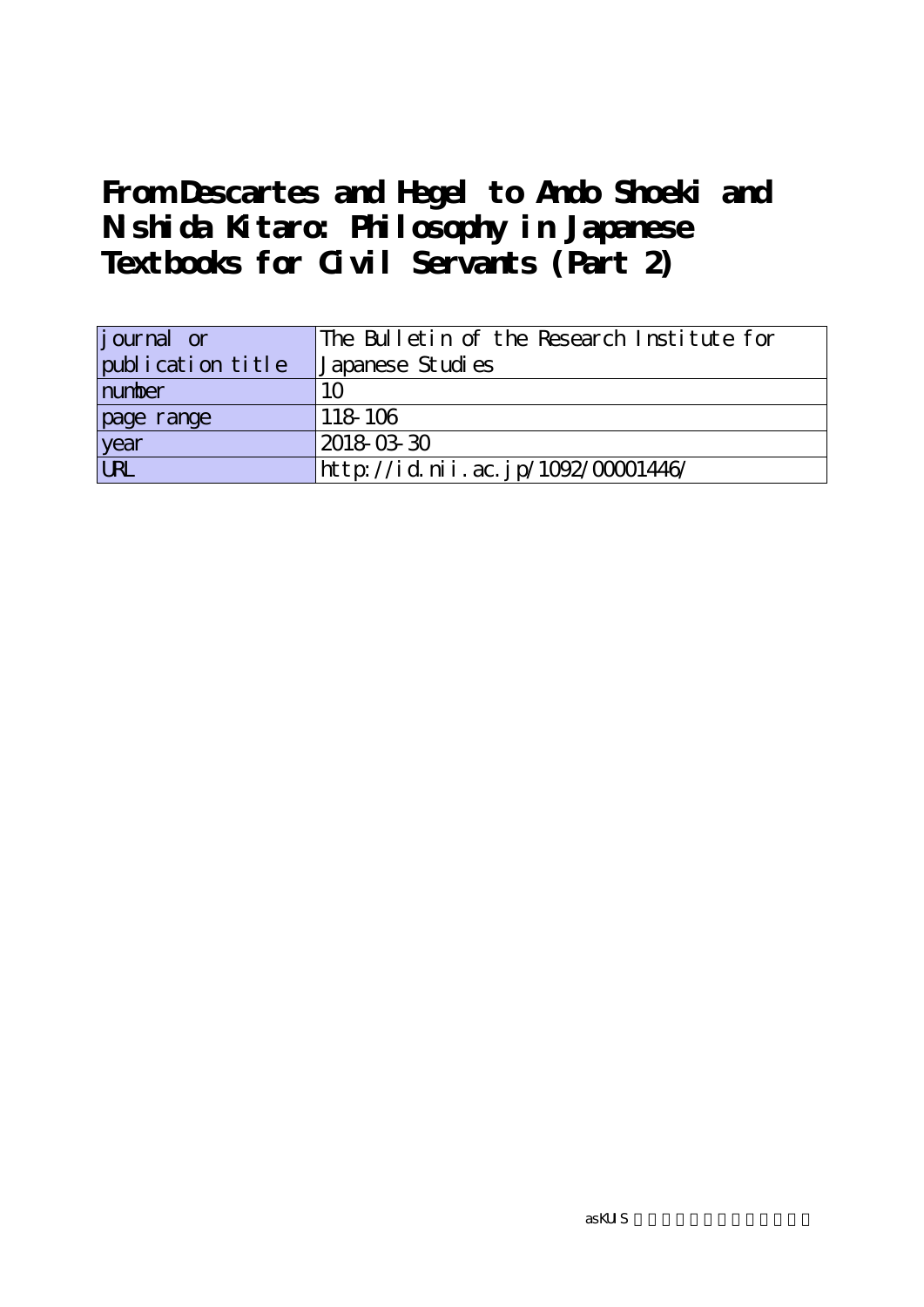# **From Descartes and Hegel to And**ō **Sh**ō**eki and Nishida Kitar**ō**: Philosophy in Japanese Textbooks for Civil Servants (Part 2)**

#### Roman PAŞCA

#### **Abstract:**

In the first part of this article, I analyzed they way in which Western philosophers such as Descartes, Hegel and Adam Smith are presented in Japanese textbooks for public servants. In the second part, I discuss the rationale behind the selection of Japanese thinkers and analyze the manner in which their ideas are presented. My conclusion is that, even though official documents regarding public servants make no mention of a possible link with philosophical ideas, the aim of the textbook seems to be an attempt to provide aspiring *k*ō*muin* with an opportunity to reflect on their duties and to improve their critical thinking skills.

In the first part of this article, I started my analysis of the way in which philosophy is incorporated in Japanese textbooks for civil servants (*k*ō*muin* 公務員 ) by focusing mainly on the selection of Western authors and on the manner in which their ideas, notions and concepts are presented. I used as an example a textbook called *K*ō*muin no ky*ō*kasho. Shakai hen* 公務員の教科書 社会編 ("Textbook for Civil Servants ― Society Edition"), authored by Itō Yukio 伊藤 章雄 and published in 2009 by Gyōsei ぎょうせい . The authors I discussed are Descartes, Jean-Paul Sartre, Ortega y Gasset (in a comparison with Shiba Ryōtarō), Hegel, and Adam Smith.

My conclusions were that:

1 ) at least in some cases, the author of the textbook fails to justify his choice of authors and selection of philosophical ideas;

2 ) the author's understanding, and presentation of philosophical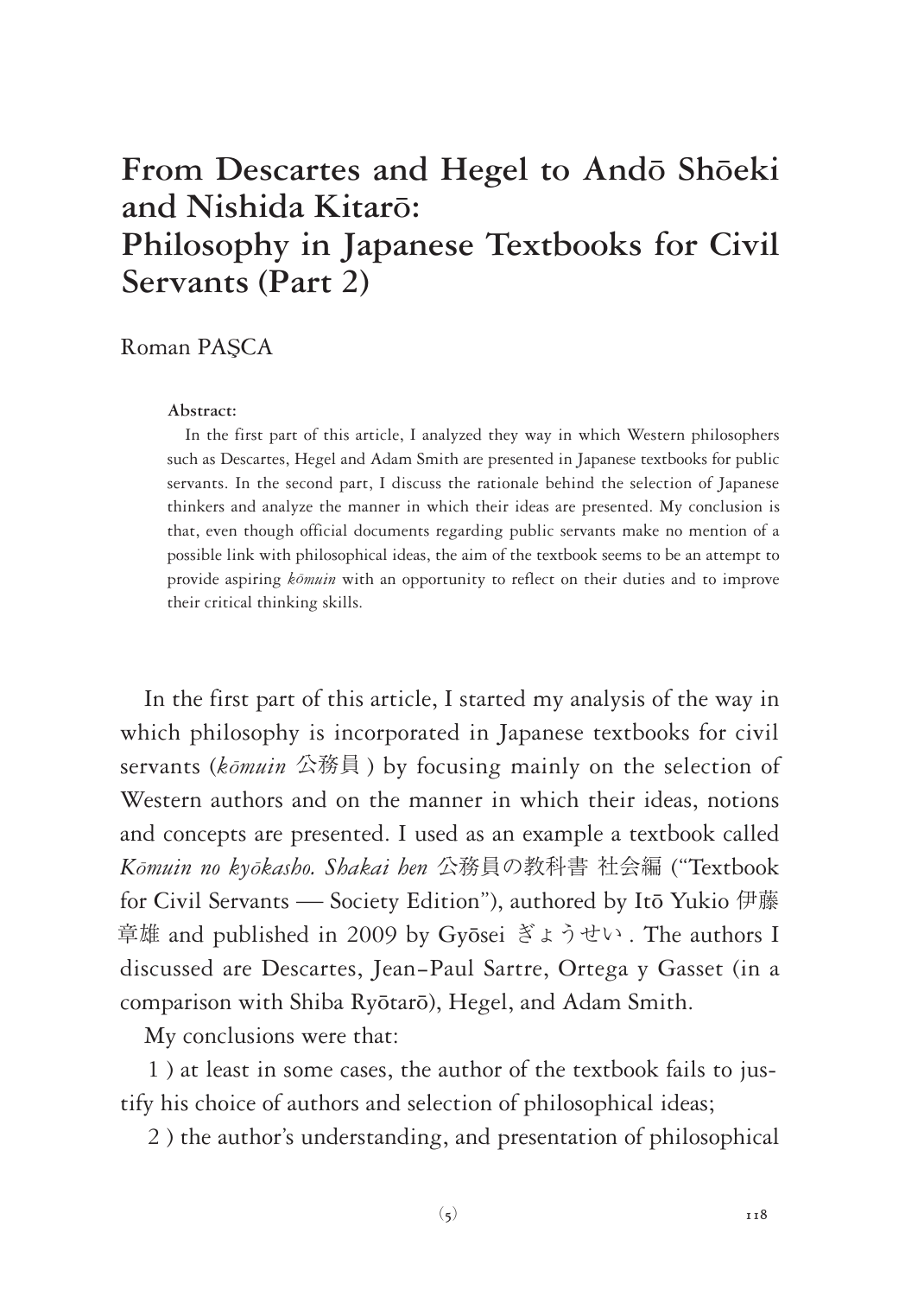concepts oscillates between extremely schematic and blatantly inaccurate or misguided;

3 ) it is not clear how and to what extent these philosophical ideas are useful for the education of the aspiring *k*ō*muin* or for the training of the *k*ō*muin* who is already in service;

4 ) it is not clear how and to what extent the content of the textbook reflects official guidelines or frameworks put forth by the government or by local authorities.

In the second part of the article, I continue my analysis of the same textbook concentrating on the Japanese philosophers included in it. I also discuss in further detail the possible link between incorporating philosophical ideas in such textbooks and the official image and description of the "ideal *k*ō*muin*".

This research is part of a larger project that aims to analyze the way in which philosophical ideas ― both Western and Japanese ― are integrated into the Japanese educational system (in textbooks, guidelines for schools, teachers' manuals and various other documents and materials etc.).

## **1 . The** *k*ō*muin* **and Japanese philosophy**

As I showed in the first part, philosophical ideas are included in the second part of the textbook, titled *Tetsugaku / shis*ō *hen* 哲学・思 想編 ("Philosophy / Thought"). Itō selects five Japanese thinkers from different periods and with different backgrounds, whom he introduces in the following order: Watsuji Tetsurō 和辻哲郎 , Fukuzawa Yukichi 福澤諭吉 , Andō Shōeki 安藤昌益 , Nishida Kitarō 西田幾多郎 and Shinran 親鸞 . It might be of interest to note here that the author makes a distinction which, as Maraldo (2013) shows, is quite common: he differentiates between "Western" philosophy (or, Western-style philosophy) and "Japanese" philosophy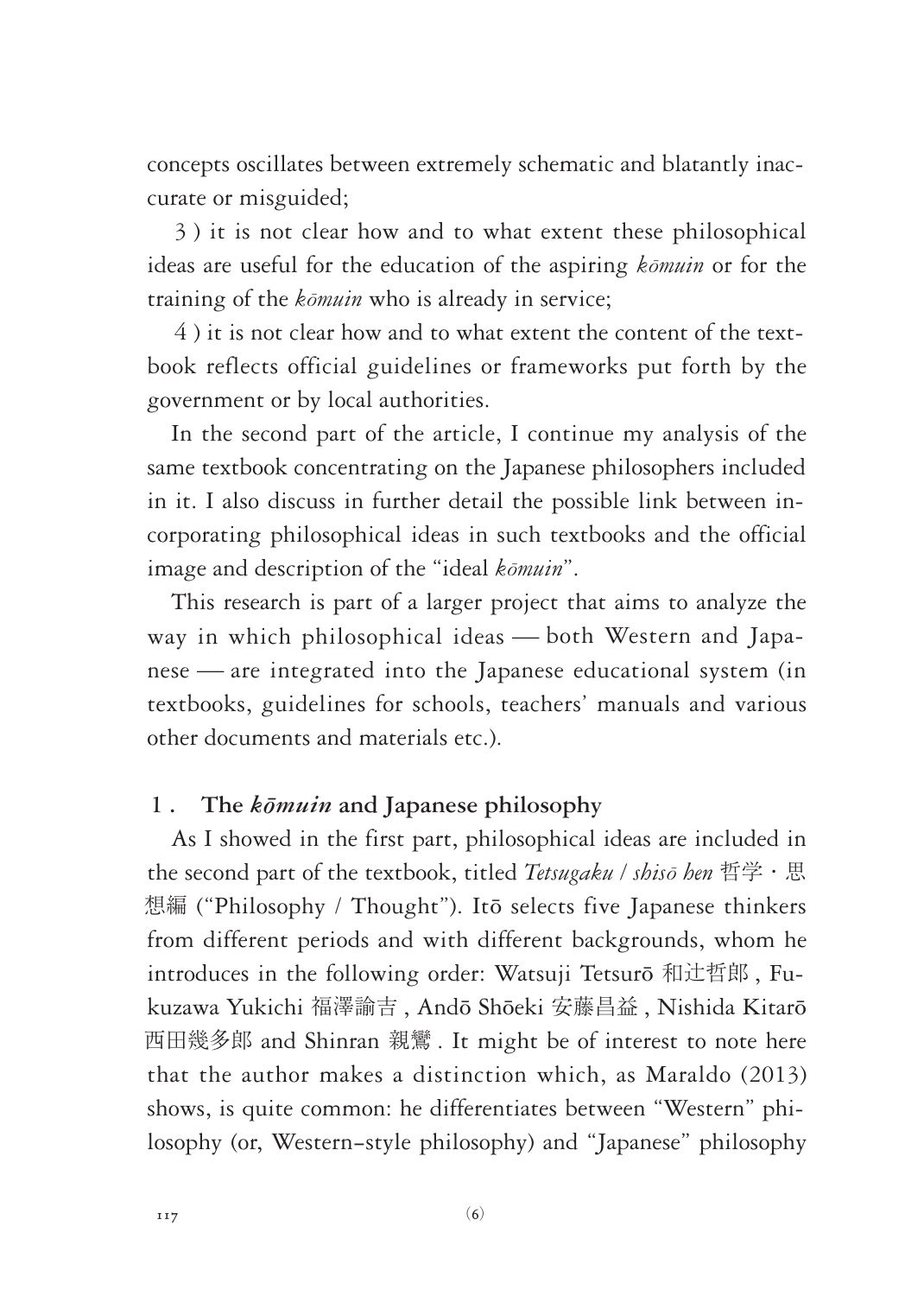by using the terms *tetsugaku* and *shis*ō, respectively. However, in most cases this differentiation overlaps with the distinction between premodern and modern ― for example, Nishida, a representative of the Kyōto school active in the  $20<sup>th</sup>$  century, is usually considered to belong to the *tetsugaku* category, whereas Andō Shōeki, an 18<sup>th</sup> century thinker, is included in the *shisō* category. But for the author of this particular textbook, the distinction between *tetsugaku* and *shis*ō seems to be rather "Western" vs. "Japanese" ― hence, Nishida and Shōeki are discussed in the same section.

The section on Watsuji Tetsurō is titled, somewhat surprisingly, *Sekinin o aimai ni shigachina nihonjin* 責任を曖昧にしがちな日本人 ("The Japanese people's tendency to be ambiguous about responsibility"). It begins with a brief analysis of the notion of Nature (*shizen* 自然 ), in which the author claims that, for Japanese people, since all things in the surrounding environment appear spontaneously (*onozukara* 自ずから ), there is no point in opposing or antagonizing them ― the only solution is to follow, be obedient and patient, and wait for them to pass. This, in his view, is actually seen as a virtue (*bitoku* 美徳 ):

Following the flow of Nature has always been considered a virtue and in Japan, which has a cultural climate without an absolute deity, this has led to an ambiguity of the concept of responsibility. A country of complete irresponsibility, in which politicians, bureaucrats, the media and companies all fail to take responsibility, can be considered to be a product of historical developments. In order to correct this, we need to brush up our modern conscience. (2009, 99)

In the fragment above, the author uses the term *f*ū*do* 風土 in the syntagm *bunka f*ū*do* ("cultural climate"). This is the first reference to Watsuji's philosophy, and also the first innuendo as to what the link between philosophy and public service might be: Itō seems to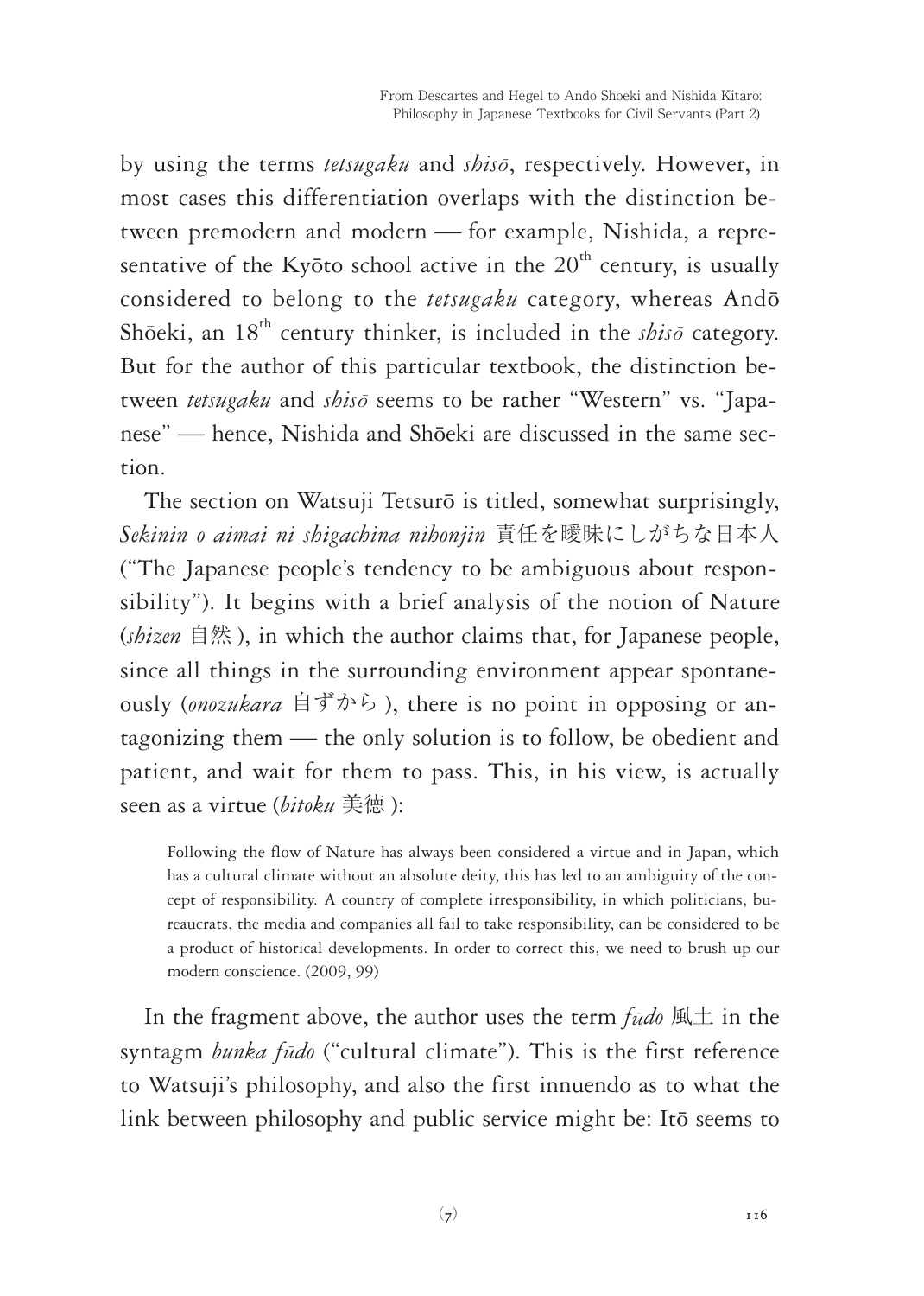imply that the notion of *f*ū*do* engendered lack of responsibility, which needs to be overcome by the *k*ō*muin* through action based on modern principles. He then goes on to cite the three types of climate Watsuji theorized ― monsoon, desert and meadow ― focusing on the fact that Japan is included in the monsoon type and then commenting that the suddenness (*toppatsusei* 突発性 ) associated with the monsoon is probably what caused the Japanese people's "hysterical group mentality" that led to violent acts such as ritual suicides (*junshi* 殉死 ), the kamikaze squads, and involvement in wars. The section ends abruptly here, without giving any further details about Watsuji's philosophy or about its applicability in the training of public servants.

As was the case with Western philosophers, Itō's understanding ― or at least presentation ― of Watsuji's ideas is schematic to say the least. Watsuji defines *f*ū*do* as "a general term for the natural environment of a given land, its climate, its weather, the geological and productive nature of the soil, its topographic and scenic features" (1961, 1), and discusses how this *f*ū*do* influences us as human beings, both as biological and physiological objects, and as beings engaged in practical activities. However, this definition is nowhere to be found in the textbook, and there is no mention whatsoever of the influence climate can have on our behavior.

I stated above that the title of the section on Watsuji is surprising, and the reason is that, personally, I expected a discussion of Watsuji's theory of ethics (as it appears in his *Rinrigaku*) in a textbook dedicated to teaching (prospective) *k*ō*muin* how to behave and interact with the public. Itō's demonstration of the connection between *f*ū*do* and the notion of responsibility is unnatural, incomplete and therefore unconvincing.

The second Japanese thinker included in this section is Fukuza-

(8)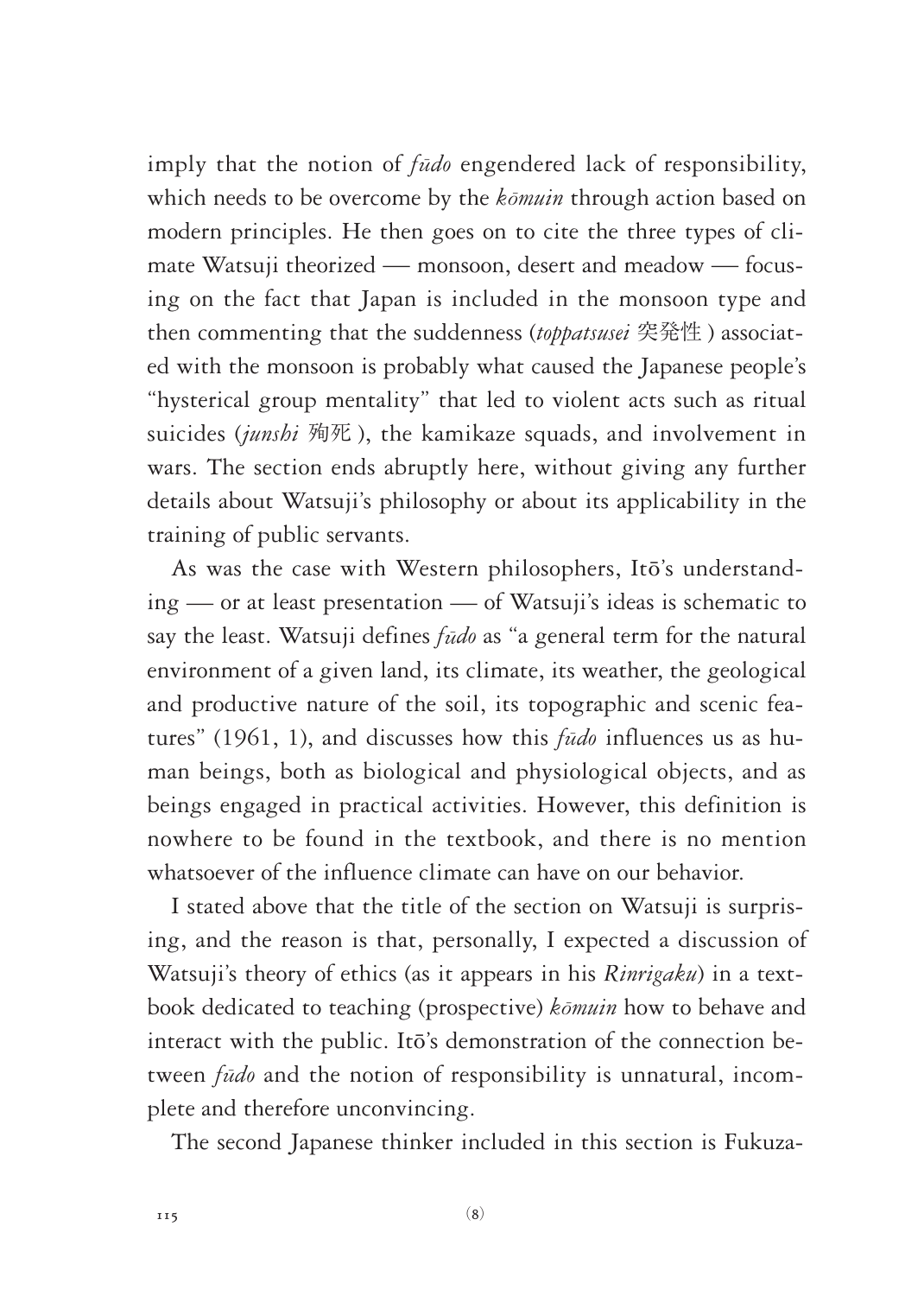wa Yukichi 福沢諭吉 . The author begins with an overview of the Meiji Restoration when, he claims, Japanese people moved beyond a mentality focused on groups such as the domain (*han* 藩 ) and the family to the notion of the independent self which eventually led to the creation of the modern nation-state (*kokumin kokka* 国民国 家 ). This is, most likely, a reference to the principle that Fukuzawa put forth in *An Encouragement of Learning* (1872), that national independence can only be achieved through personal independence. However, the main point of the section is another concept proposed by Fukuzawa, *dokuritsu jison* 独立自尊 ("independence and self-respect").

After mentioning Sakamoto Ryōma and Saigō Takamori as two of the key persons in the advent of modernity in Japan, the author moves on to discuss Fukuzawa's philosophy, not before touching upon the one thing these three figures have in common: the stance of keeping their distance from power and remaining critical of the government. Itō synthesizes *dokuritsu jison* as follows:

For Fukuzawa Yukichi, the essence of the spirit is the notion of independence and selfrespect, which is informed by the Western modern urbanized society. The independent individual is the one who creates both country and society. The spirit of independence is insufficient in Japanese people, and they also lack logical thinking and practical knowledge. (2009, 102)

The author closes this fragment with the information that Fukuzawa founded Keio University with the motto *dokuritsu jison* and that he placed a lot of importance on disciplines such as economy. This summarization is not wrong per se, but again Itō fails to contextualize it. He continues the section by describing several episodes that allegedly happened to Fukuzawa while he was in the United States and in Europe, only to conclude that his *datsu-a-ron* 脱亜論 ("theory of escape from Asia") was later used to justify the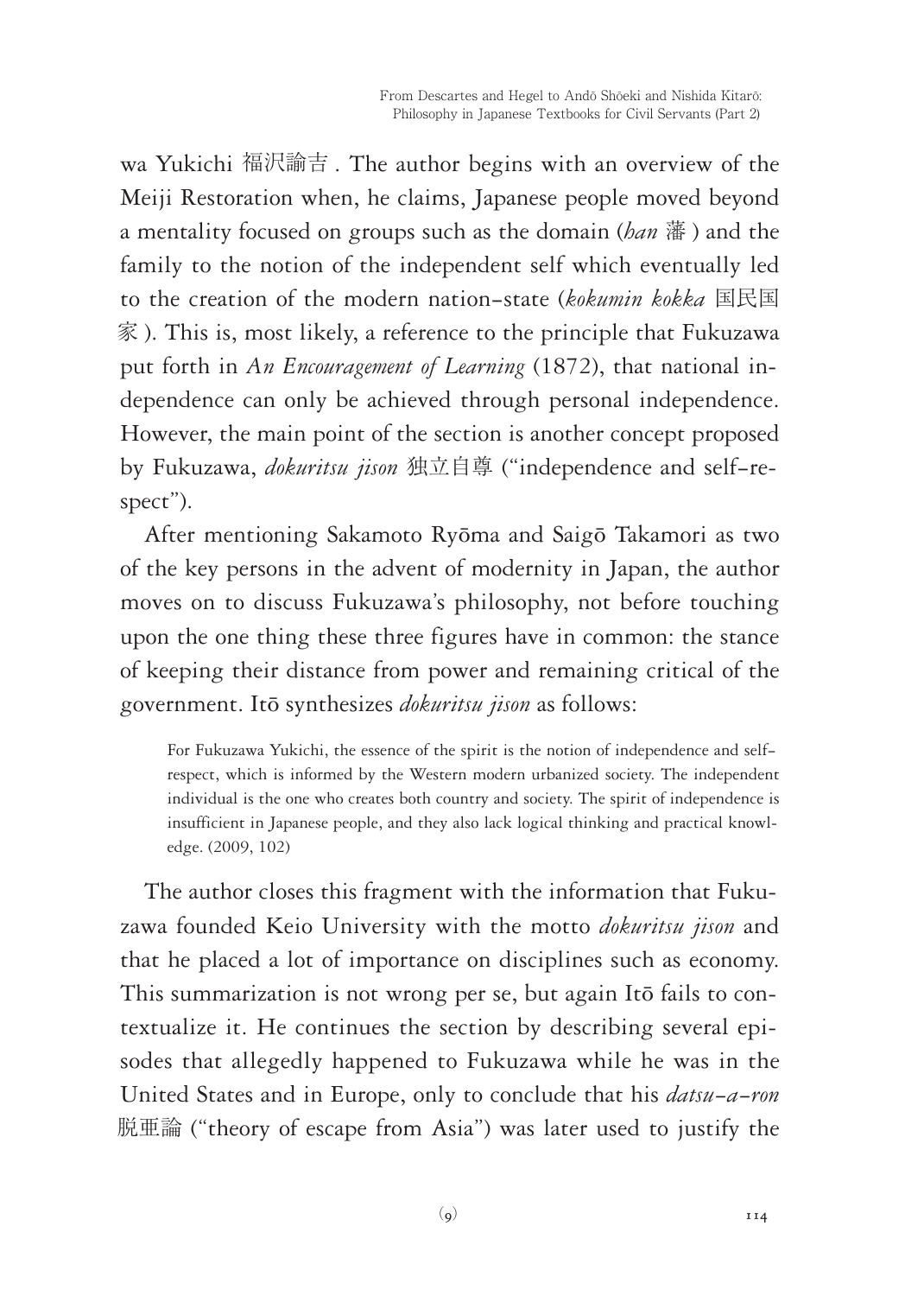Sino-Japanese War.

As readers, we are left with a riddle: what are aspiring public servants supposed to learn from this section? The notion of *dokuritsu jison*, or the idea that they should focus on practicality? Or maybe that philosophical notions can sometimes be used to serve political purposes? The textbook does not offer any answers to this riddle.

The only section in all the chapters dedicated to philosophy where the author indicates a possible lesson for *k*ō*muin* is the one in which he introduces Andō Shōeki. Titled *By*ō*d*ō*na seikatsu wa doko made kan*ō *ka* 平等な生活はどこまで可能か ("What are the limits of equality?"), the section starts with a characterization of Shōeki as the only philosopher ― from the Heian period up to the Tokugawa period — who pleaded openly for equality and respect among human beings, who argued for the restoration of subjectivity, and who criticized the insatiable greed of the ruling classes. It goes on with several notes on Shōeki's life and his relationship with the farmers in Hachinohe, most of which are mere suppositions and speculations of the author with little or no ground in the literature ― to cite just one example, Itō states that Shōeki was revered like a god (*shing*ō *de matsurareta* 神号で祭られた ) by the local community.

Adding to these speculations, the author of the textbook also makes several confusions in his interpretation of Shōeki's philosophical ideas. For instance, he mentions *chokk*ō 直耕 ("straight cultivation"), one of the key concepts in *Shizen shin'eid*ō, but he explains it as "directly tilling the land" (*chokusetsu tahata o tagayasu* 直 接田畑を耕す ), thus ignoring an extremely important dimension of the concept, which is the idea of creativity in its most general sense. As I have shown elsewhere (Paşca 2016), for Shōeki *chokk*ō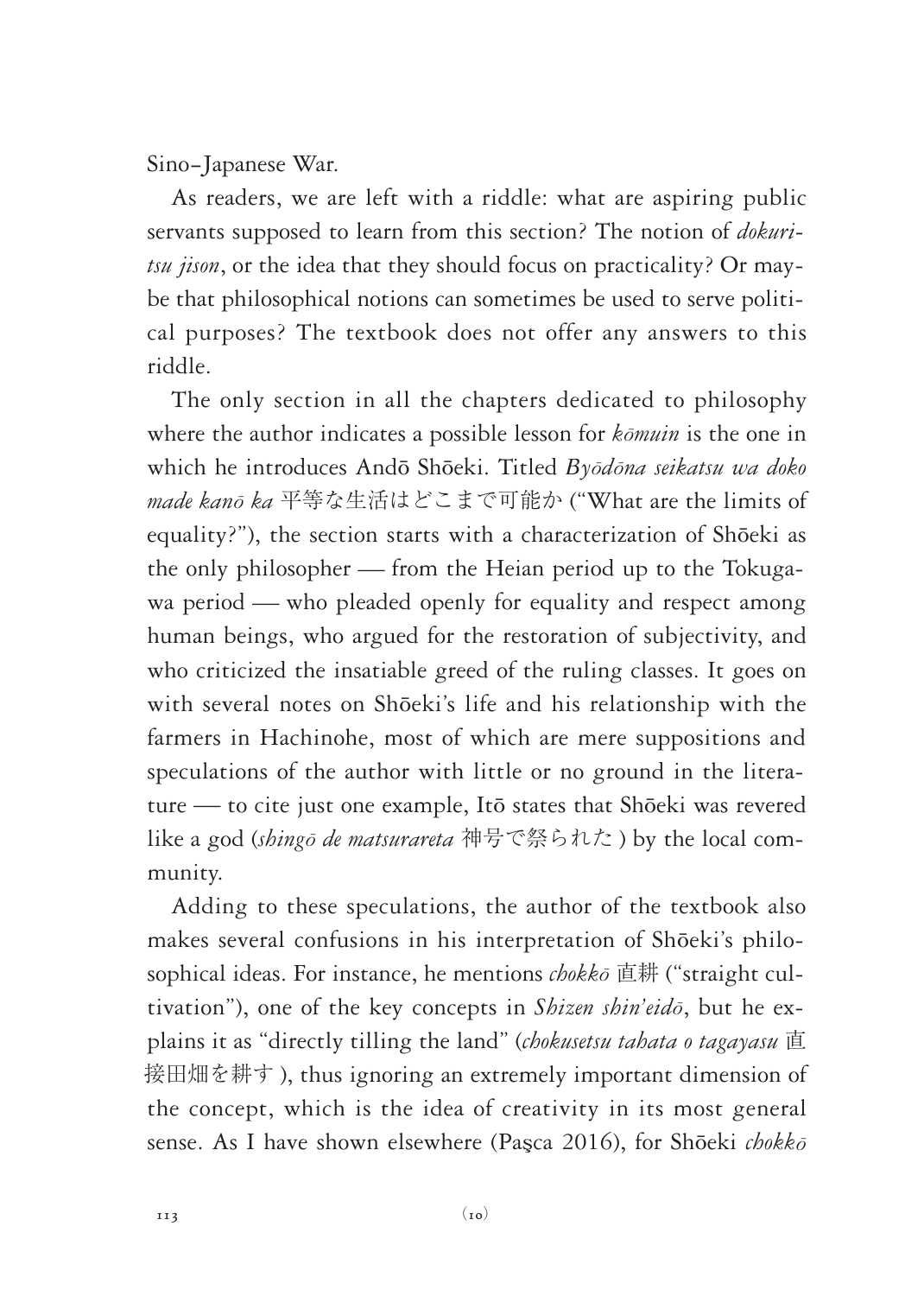means much more than just working in the fields, as it points to the principle of "living in accord with the Way of Nature", which can take on different meanings for different creatures ― for human beings, it can even be found in the simple act of making a cup of tea.

The confusion is deepened by Itō's explanation about the ideal world in Shōeki's vision:

For Shōeki, the ideal society is the "World of Nature" (*shizensei* 自然世 ). This designates the situation in which all people turn into farmers, become one with Nature, engage in productive activities, are self-sufficient and live in equality. But in reality farmers were exploited by warriors and merchants. (2009, 107)

While it is true that Shōeki deplored the exploitation of farmers, he never suggested that all people should till the land; his vision is not confined to the realm of agriculture. The interpretation presented here is just an overly diluted understanding of his works, simplified and packaged for easy consumption. But the point of the section is not — as one would expect in this context — the idea that we should strive to live in harmony with Nature. Instead, Itō's advice for public servants is that they should not hesitate to express themselves and they should speak clearly even when they have a different opinion, just as Shōeki did in an intellectual environment that was not the friendliest: *i o tonaeru koto wa tab*ū *dewa nai* 異を唱 えることはタブーではない ("disagreeing is not a taboo").

The following section is dedicated to Nishida Kitarō and it begins with an explanation of his notion of "pure experience" (*junsui keiken* 純粋経験 ):

There is a moment when the self who sees and the self who is seen become one. Nishida calls this moment "pure experience". For example, when you listen to music intently, you are not aware of your state of mind and you don't think whether you are feeling good or bad. When you sit on a chair you don't analyze it and decide on whether it is comfortable or not, just as you don't analyze whether the condition of the objects in your field of vision is beautiful or not. The situation when, without awareness of the mind,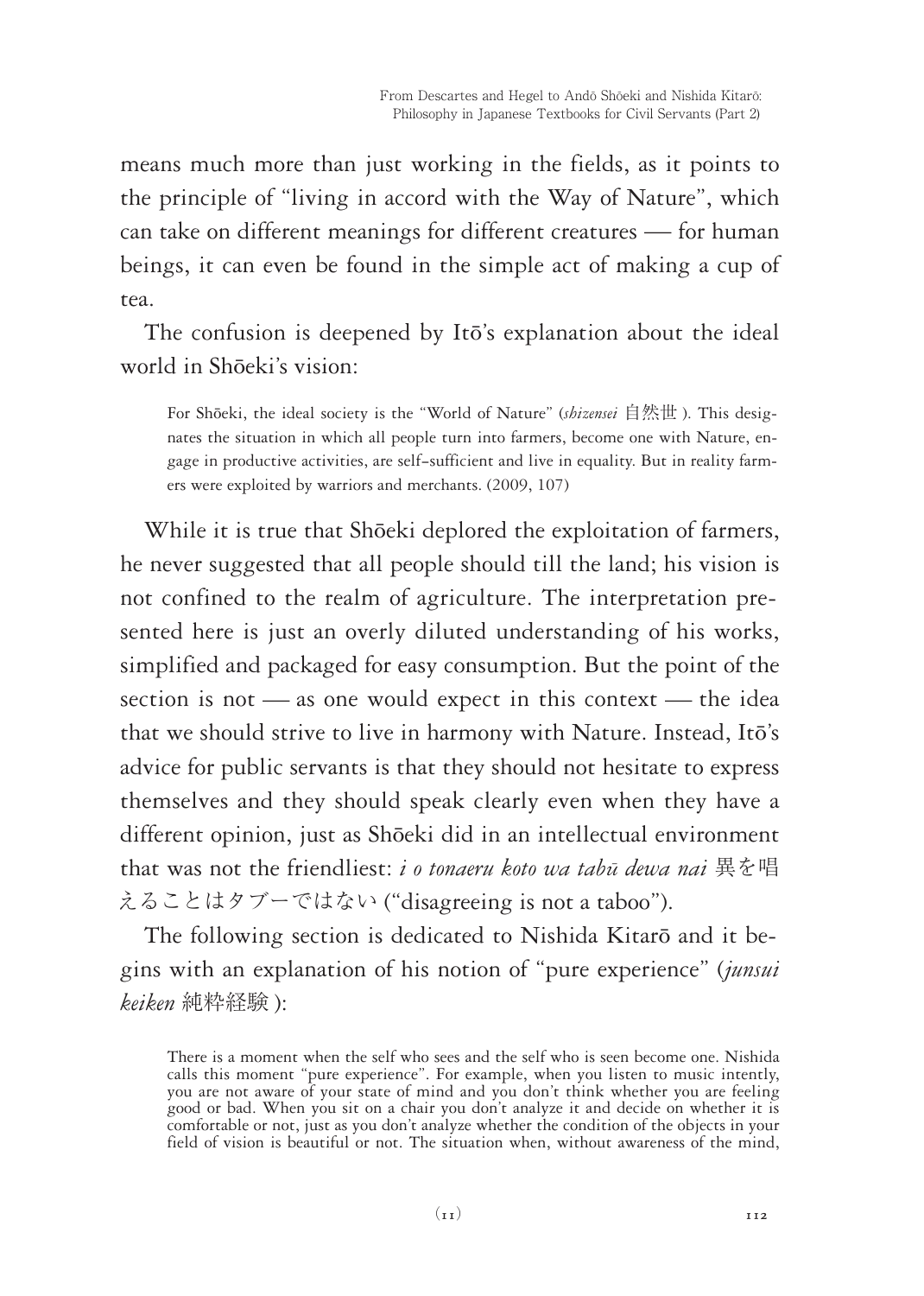the objects in front of your eyes become one — this is pure experience. In other words, this is the state of "nothingness" ( $mu \text{ \#t}$ ), when the subjective self and the objective self cannot be separated. (2009, 109)

This is, again, a truncated and watered down version of Nishida's philosophy, as *junsui keiken* refers not only to the basic intellectual and sensorial experiences to which Itō alludes in this fragment, but to the essential form of reality ― for Nishida, "pure experience" lies at the basis of all cognitive activities as it is, in fact, the "one and only reality". However, the author of the textbook chooses to ignore this dimension of the concept and focuses instead on the idea of the differentiation between the objective self and the subjective one. Thus, he states that, when it comes to human relations, we should always see our own self in the other, as this will trigger the awareness of humanity ― hope will appear from the realization that we are all human beings, and hope will eventually lead to understanding.

Even though the author does not mention this clearly, I think it is safe to assume that it is this part that contains the insight for public servants, perhaps in the guise of the idea that one should always be aware of their interlocutor and try to find a way to reach them, in the spirit of Nishida's "philosophy of peace" (as Itō calls it). This is pure conjecture on my part but, judging from the way Nishida's philosophy is framed, this seems to be its only practical application in the training of *k*ō*muin*.

The last section in this chapter deals with Shinran, the  $13<sup>th</sup>$  century thinker who is considered by some to be the founder of the Jōdo Shinshū sect in Japan. This seems like an odd addition, especially given the fact that the section is titled *Gy*ō*sei s*ā*bisu ni hitsuy*ō*na shiten* 行政サービスに必要な視点 ("A point of view necessary in administrative service"), but the author justifies this inclu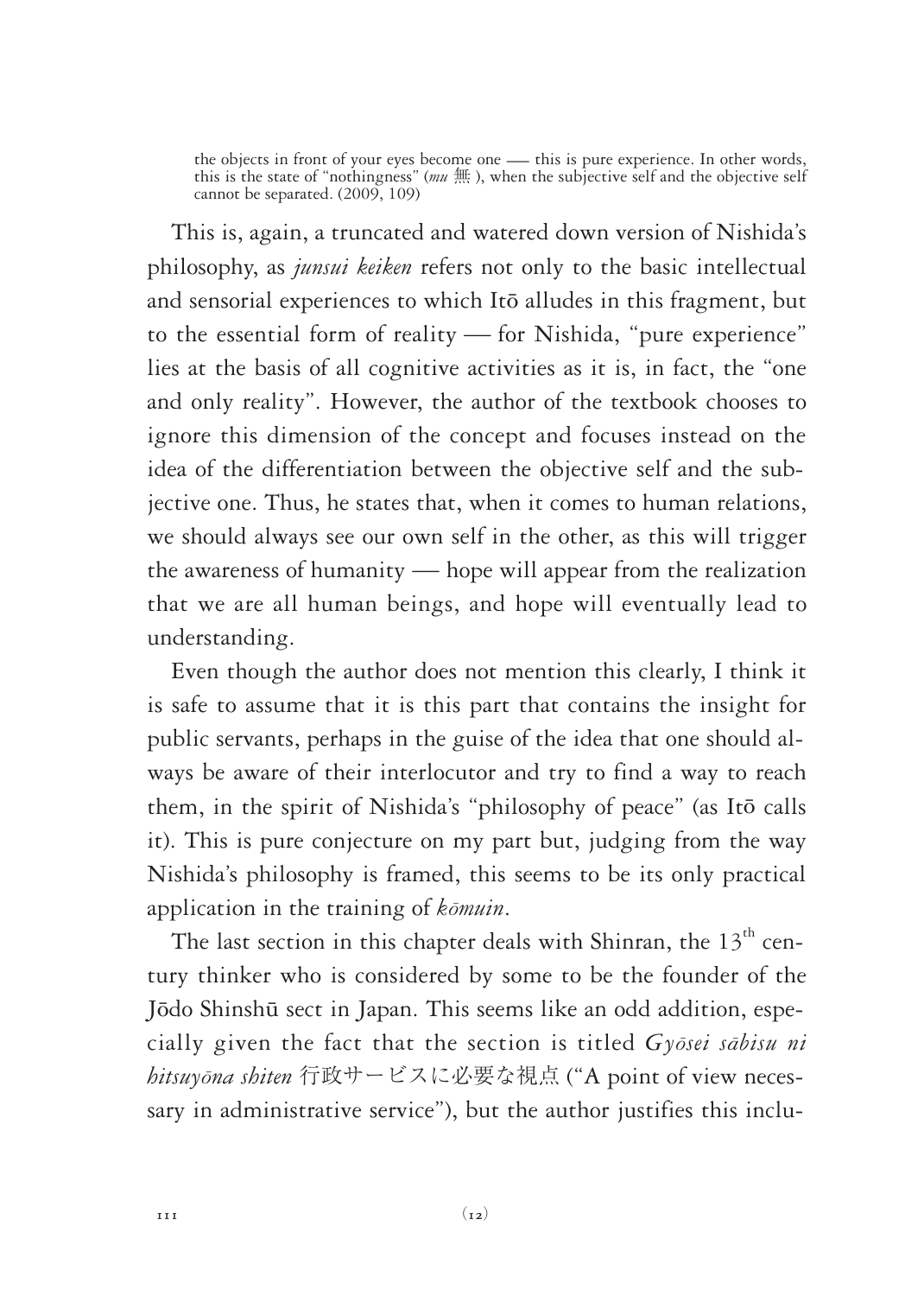sion by focusing on the notion of *akunin sh*ō*ki* 悪人正機 ("the evil ones are the right object for Amida's salvation"), a fundamental concept for the Jōdo Shinshū.

In his view, the term *akunin* ("evil person", "villain") should not be understood literally:

But why is it that the evil persons should be saved, and not the good ones? We all expect it to be the other way. [...] The correct answer to this question is surprisingly simple. In fact, the meaning of *akunin* is completely different: they are the unenlightened ones, those who failed to live their lives as they should have, the "losers" (*makegumi* 負け組 ). They are those who cannot overcome their desires and suffering through their ability and effort alone. (2009, 112)

In other words, Itō explains, in Shinran's philosophy the term *zennin*  $\#$  $\wedge$  ("good ones") refers to those who are successful in life, whereas *akunin* refers to those who are most vulnerable in society, and who therefore need help the most. And it is precisely here that the "true spirit" of the public servant comes into play: Itō suggests that the *k*ō*muin* should not rush to judge people, but instead listen to their stories and try to help them with the openness and kindheartedness of the Amida who brings salvation to the *akunin*.

This is the last piece of advice extracted from philosophical texts that the author offers for public servants. As I have shown, the philosophers and the texts he chooses are rather eclectic, and his stance seems to be that instead of giving concrete, practical recommendations ("you should do this, you should not to that") it is better to provide the *k*ō*muin* with an opportunity for reflection, more along the lines of "when you have a certain problem, think about what this philosopher said". In the following section, I will explore the way in which these pieces of advice reflect the official guidelines for the conduct of public servants in Japan.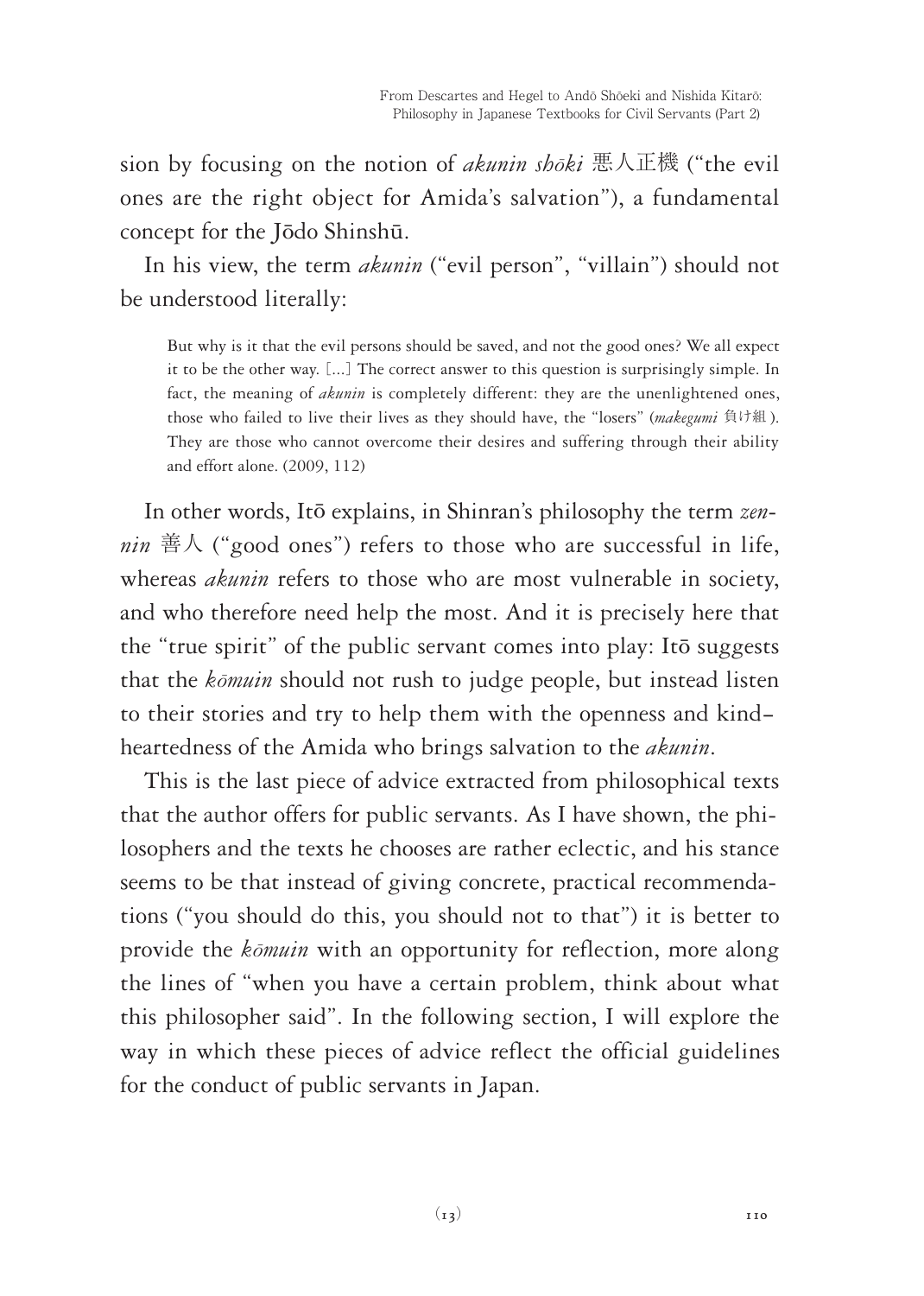# **2 . Official guidelines for the** *k*ō*muin*

The most recent official material concerning public servants is a document titled *Heisei 29nendo ni okeru jinji kanri un'ei h*ō*shin ni tsuite* 平成 29 年度における人事管理運営方針について ("Policy concerning the management of human resources in 2017"), adopted by the Abe government on April 12, 2017 and made public by the Office for Human Resources attached to the Cabinet Secretariat. The 17-page document is divided into 10 sections, covering a wide range of topics, from "Management of human resources based on ability and performance" to "Reform of the working style and support for female public servants" and "Responses and measures for an aging society". Section 6 , titled *K*ō*ki no shukusei to rinri no k*ō*j*ō 綱紀の粛正と倫理の向上 ("Enforcing discipline and improvement of ethics"), is the only one specifically dedicated to the conduct and ethics of public servants.

The section contains the following three points:

- 1 . Public servants should constantly be aware of their mission, simplify formalities in order to make administrative procedures more user-friendly, and strive to provide high quality service while being aware of the responsibility that comes with dealing with personal information;
- 2 . Since the trust that the people place in the administration and in public servants is the most important thing, public servants should uphold the law at all times and conduct themselves accordingly. They should not get involved in illegal transactions, and be prudent about what they post on social media;
- 3 . In performing their duty, public servants should always respect the ethics guidelines put forth in various other official documents.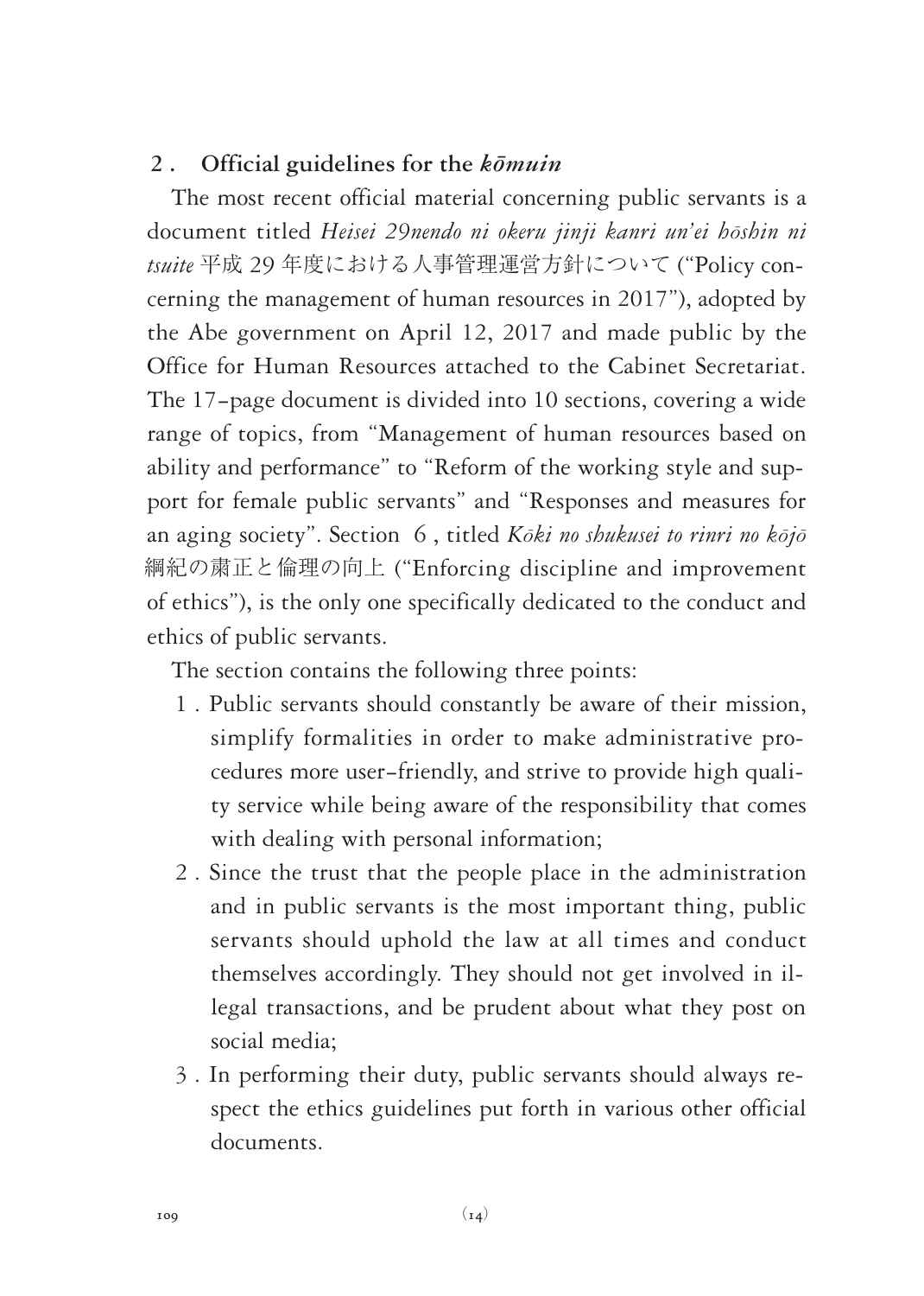In order to check what these guidelines specify, I dug further into various official documents and came across a set of materials compiled by the National Personnel Authority (*Jinjiin* 人事院 ) as a "Package of teaching materials for *k*ō*muin* training sessions" which contains, among other things, a series of slides with recommendations on how to behave as a public servant and how to interact with the public. The recommendations range from general, common sense advice such as "you should always be polite" or "you should never forget you are a public servant even when you are off duty", to very specific rules such as "you are not allowed to accept money or gifts from citizens", "when you attend a wedding ceremony, you are allowed to receive a gift only if it is within the limits of social etiquette", "you are not allowed to get involved in market speculations using inside information you acquired as a public servant", or "you should never play golf or Mahjong and go on trips with citizens you know through work" etc. These are all extremely sensible recommendations and they are, of course, not specific to Japan, as they should represent a set of ironclad rules for public servants everywhere.

What is interesting, however, is that nowhere do these guidelines about public administration refer to any link between philosophy (or other disciplines, for that matter) and the training or conduct of public servants. All the recommendations compiled by the central government are common sensical, general and therefore, to a certain extent, vague ― there seems to exist a tacit understanding that these should be further adapted and personalized for (and by) each administrative unit and category of public servants in order to ensure an efficient administration. To cite just one example, the Education Board of Oita Prefecture produced a document titled *Fukumu no kihon* ― *k*ō*muin no kokoro gamae to tokusei* 服務の基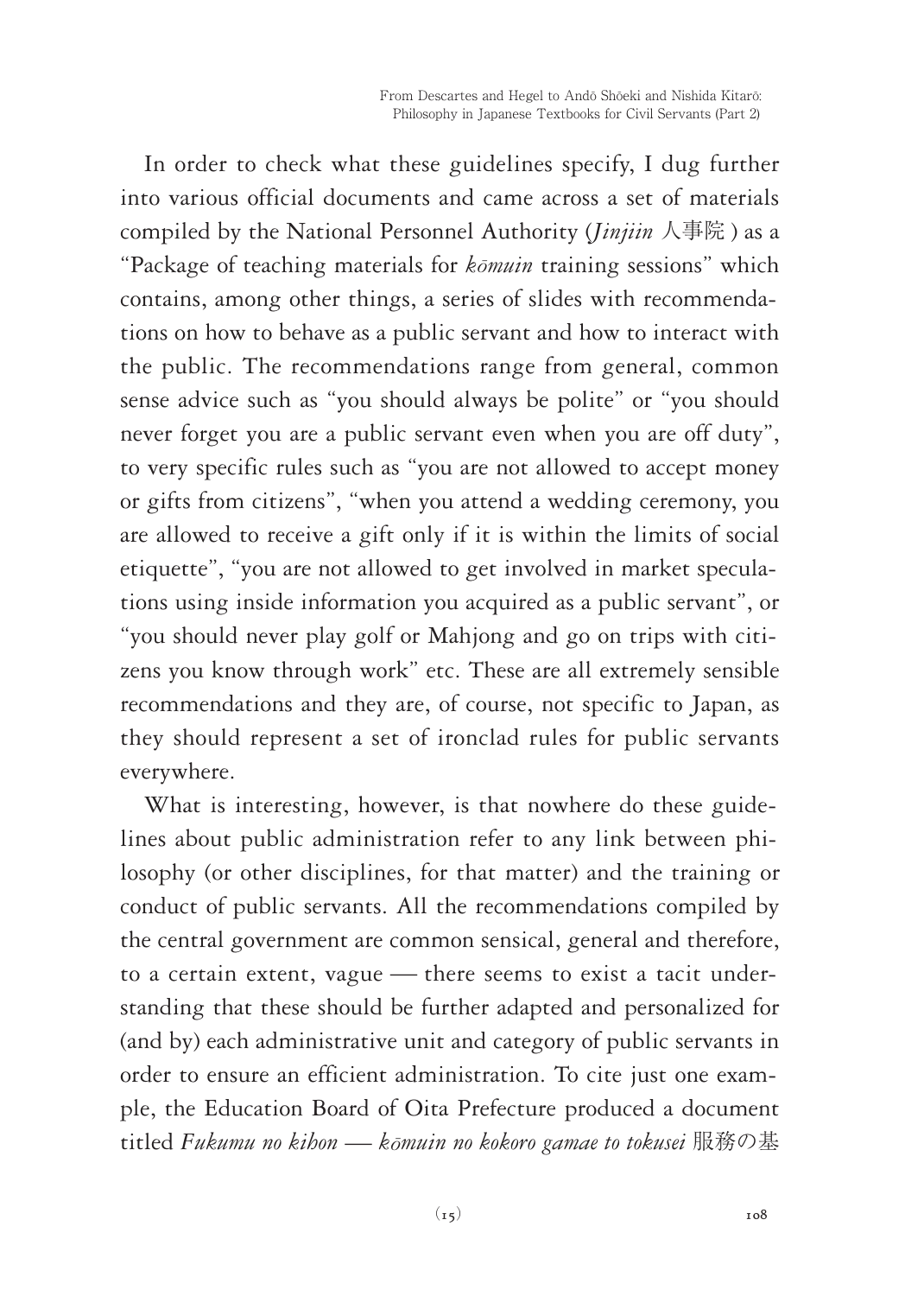本 ― 公務員の心構えと特性 ("Basic duties ― Preparedness and characteristics of the public servants") which contains the following four points: "you should serve everybody, not just one part [of the citizens]", "listen to the voice of the local community", "your personal attitude influences trust in all public service" and "the budget necessary for administrative activities is paid for by the citizens through taxes" (2017, passim).

## **3 . Final remarks**

If none of the official materials concerning public servants refers to any connexion with philosophy, then what is the purpose of a textbook such as the one compiled by Itō? As I have shown in this article, the sections dedicated to philosophical ideas offer very little ― if any ― concrete advice on how *k*ō*muin* should incorporate these ideas into their daily lives and / or professional conduct. What the textbook does seem to try to do is provide (aspiring) public servants with opportunities to reflect on their own on the possible link between philosophical ideas and their duties ― in other words, to encourage them to acquire the set of critical thinking skills required when performing a job in which they are the interface between the government and ordinary citizens.

The particular textbook I analyzed here is not officially sanctioned by any administrative body as a recognized document that should be used when preparing for the *k*ō*muin* examination, which is notoriously difficult in Japan ― it represents but a small sample of the whole plethora of textbooks, manuals, reading materials, dictionaries etc. published every year by various authors. As such, it is tributary to the first half of the motto it presents in the introduction: "[your] knowledge should be shallow and wide, and detailed in only one aspect" (*chishiki wa asaku hiroku, hitotsu dake ku-*